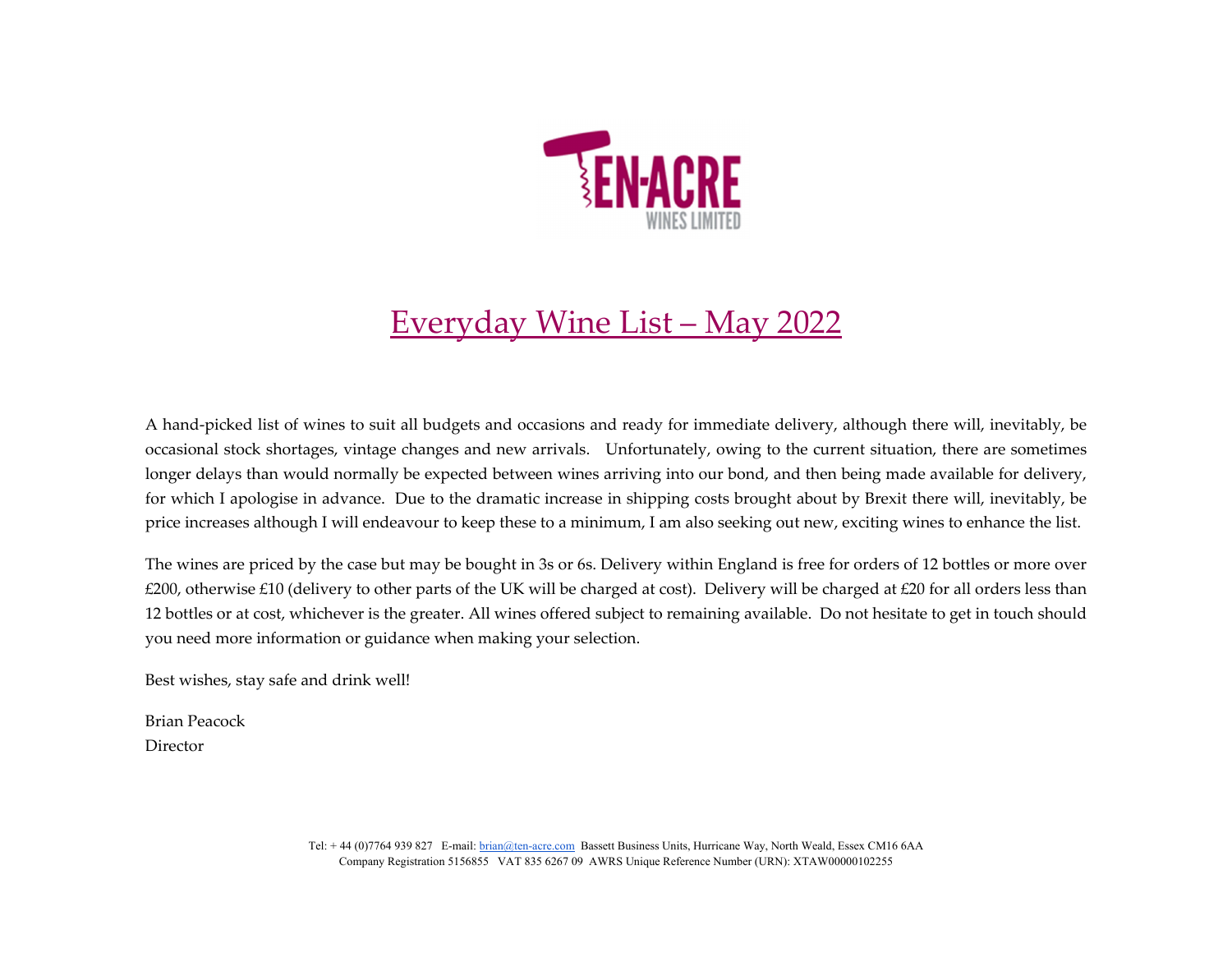| Vintage    | <b>Size</b> | Wine                                               | Producer                 | <b>Price GBP</b><br>Per Bottle<br>(75cl,50cl or<br>100cl) inc.<br>Vat. | <b>Case Price</b><br><b>GBP 12 x</b><br>75cl, 100cl,<br>$50c$ l or $6x$<br>150cl |
|------------|-------------|----------------------------------------------------|--------------------------|------------------------------------------------------------------------|----------------------------------------------------------------------------------|
|            |             | Argentina - White                                  |                          |                                                                        |                                                                                  |
| 2018       | 75cl        | Chardonnay 'Q'                                     | Zuccardi                 | 17.95                                                                  | 215.40                                                                           |
| 2019       | 75cl        | Fosil San Pablo Chardonnay                         | Zuccardi                 | 52.95                                                                  | 635.40                                                                           |
| 2020       | 75cl        | Argentina - Red<br>Series A Malbec                 | Zuccardi                 | 14.95                                                                  | 179.40                                                                           |
|            |             | Australia, South Australia - White                 |                          |                                                                        |                                                                                  |
| 2016       | 75cl        | 'Louis' Eden Valley Semillon                       | Henschke                 | 23.95                                                                  | 287.40                                                                           |
| 2019       | 75cl        | 'Julius' Eden Valley Riesling                      | Henschke                 | 29.95                                                                  | 359.40                                                                           |
| 2016       | 75cl        | France - Alsace<br>Riesling d'Alsace, Charles Baur | France, Alsace           | 18.95                                                                  | 227.40                                                                           |
|            |             | France - Champagne and Sparkling Wine              |                          |                                                                        |                                                                                  |
| <b>NV</b>  | 75cl        | Blanc de Blancs, Burgundy                          | <b>Charles Pelletier</b> | 13.95                                                                  | 167.40                                                                           |
| <b>NV</b>  | 75cl        | Blanc de Blancs Grand Cru Extra Brut               | Legras & Haas            | 45.00                                                                  | 540.00                                                                           |
| <b>NV</b>  | 75cl        | <b>Intuition Brut</b>                              | Legras & Haas            | 35.00                                                                  | 420.00                                                                           |
| <b>NV</b>  | 75cl        | Champagne 1er Cru Blanc de Blancs                  | Veuve Fourny             | 37.95                                                                  | 455.40                                                                           |
| ${\rm NV}$ | 75cl        | Champagne 1er Cru Blanc de Blancs Brut Nature      | Veuve Fourny             | 39.95                                                                  | 479.40                                                                           |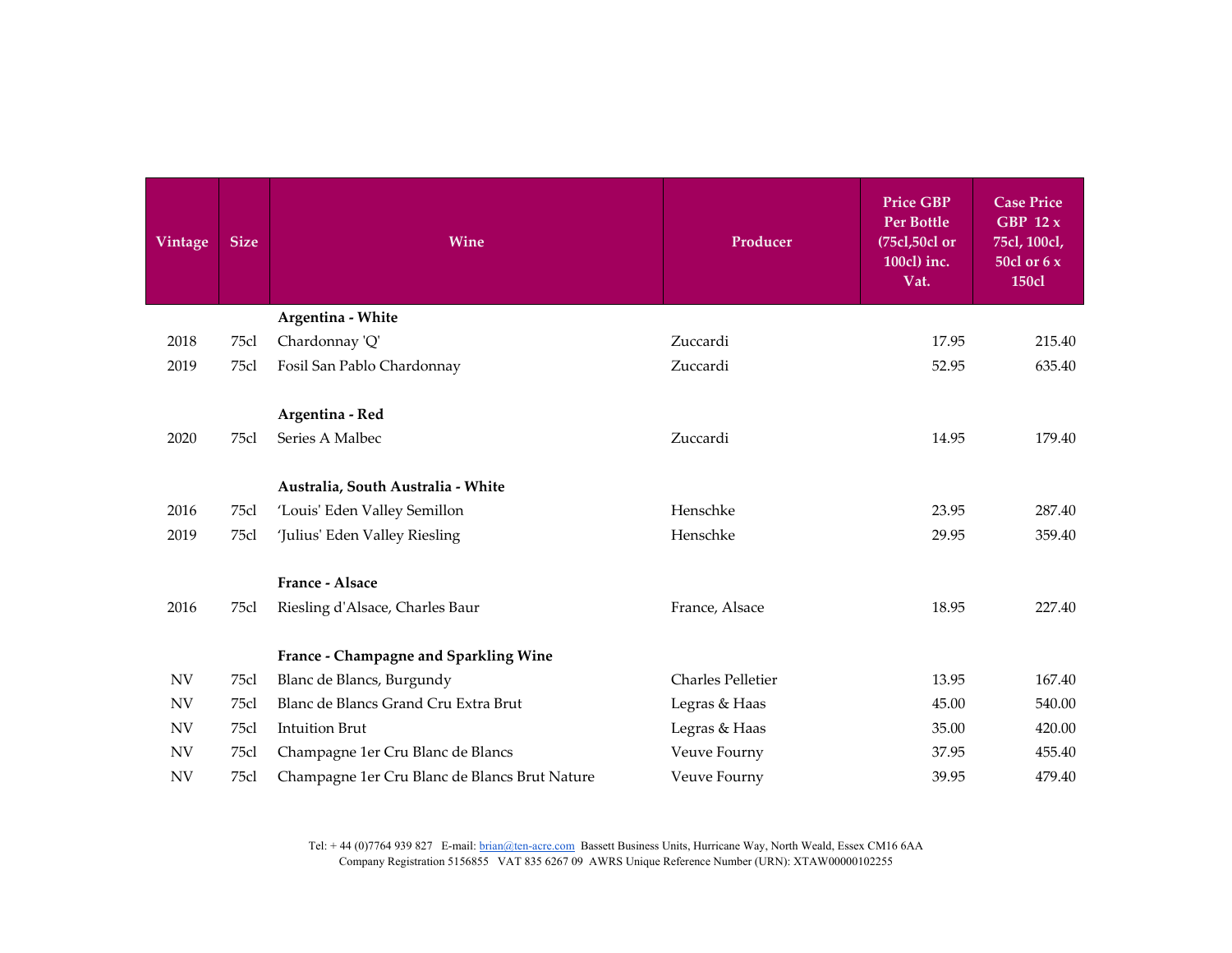| $\mathrm{NV}$ | 75cl | Champagne 1er Cru Rose                            | Veuve Fourny             | 41.50 | 498.00 |
|---------------|------|---------------------------------------------------|--------------------------|-------|--------|
| 2014          | 75cl | Champagne 1er Cru Blanc de Blancs, Mont de Vertus | Veuve Fourny             | 55.00 | 660.00 |
|               |      | France - Bordeaux Red                             |                          |       |        |
| 2020          | 75cl | Le Mal' bio/Sans Sulphite Malbec/Cabernet         | Ch.Beynat, Castillon     | 5.95  | 71.40  |
| 2017          | 75cl | Château Bechereau La Vallée, Lalande de Pomerol   | Lalande de Pomerol       | 19.95 | 239.40 |
| 2016          | 75cl | Château Fourcas Dupré                             | Listrac-Médoc            | 21.95 | 263.40 |
| 2018          | 75cl | Château Fourcas Dupré                             | Listrac-Médoc            | 21.95 | 263.40 |
| 2016          | 75cl | Château La Tour de By                             | Médoc                    | 24.95 | 299.40 |
|               |      | France - Chablis                                  |                          |       |        |
| 2019          | 75cl | Chablis                                           | Domaine Besson           | 21.95 | 263.40 |
| 2020          | 75cl | Chablis Villages (Bio)                            | Jean Collet              | 25.95 | 311.40 |
| 2019          | 75cl | Chablis 1er Cru Vaillons (Bio)                    | Jean Collet              | 34.95 | 419.40 |
|               |      | France - Beaujolais                               |                          |       |        |
| 2019          | 75cl | Fleurie                                           | Dom. De la Madone        | 16.95 | 203.40 |
| 2019          | 75cl | Morgon                                            | Jean Foillard            | 24.95 | 299.40 |
|               |      | France - Burgundy White                           |                          |       |        |
| 2018          | 75cl | Macon Blanc 'Aux Bois d'Allier'                   | Christophe Cordier       | 17.50 | 210.00 |
| 2020          | 75cl | Santenay 1er Cru Clos de la Gravieres             | Domaine Bachey-Leroy     | 39.95 | 479.40 |
| 2020          | 75cl | Santenay Sous la Roche                            | Domaine Bachey-Leroy     | 32.95 | 395.40 |
| 2020          | 75cl | Macon-Loche Les Longues Terres                    | Domaine Marcel Couturier | 18.95 | 227.40 |
| 2020          | 75cl | Pouilly-Fuisse Clos Scelles                       | Domaine Marcel Couturier | 26.95 | 323.40 |
| 2020          | 75cl | Pouilly-Loche Vieilles Vignes                     | Domaine Marcel Couturier | 24.95 | 299.40 |
| 2020          | 75cl | Saint-Veran Le Vallon                             | Domaine Marcel Couturier | 21.95 | 263.40 |
| 2017          | 75cl | Bourgogne Blanc Terroir Noble                     | Vincent Girardin         | 18.95 | 227.40 |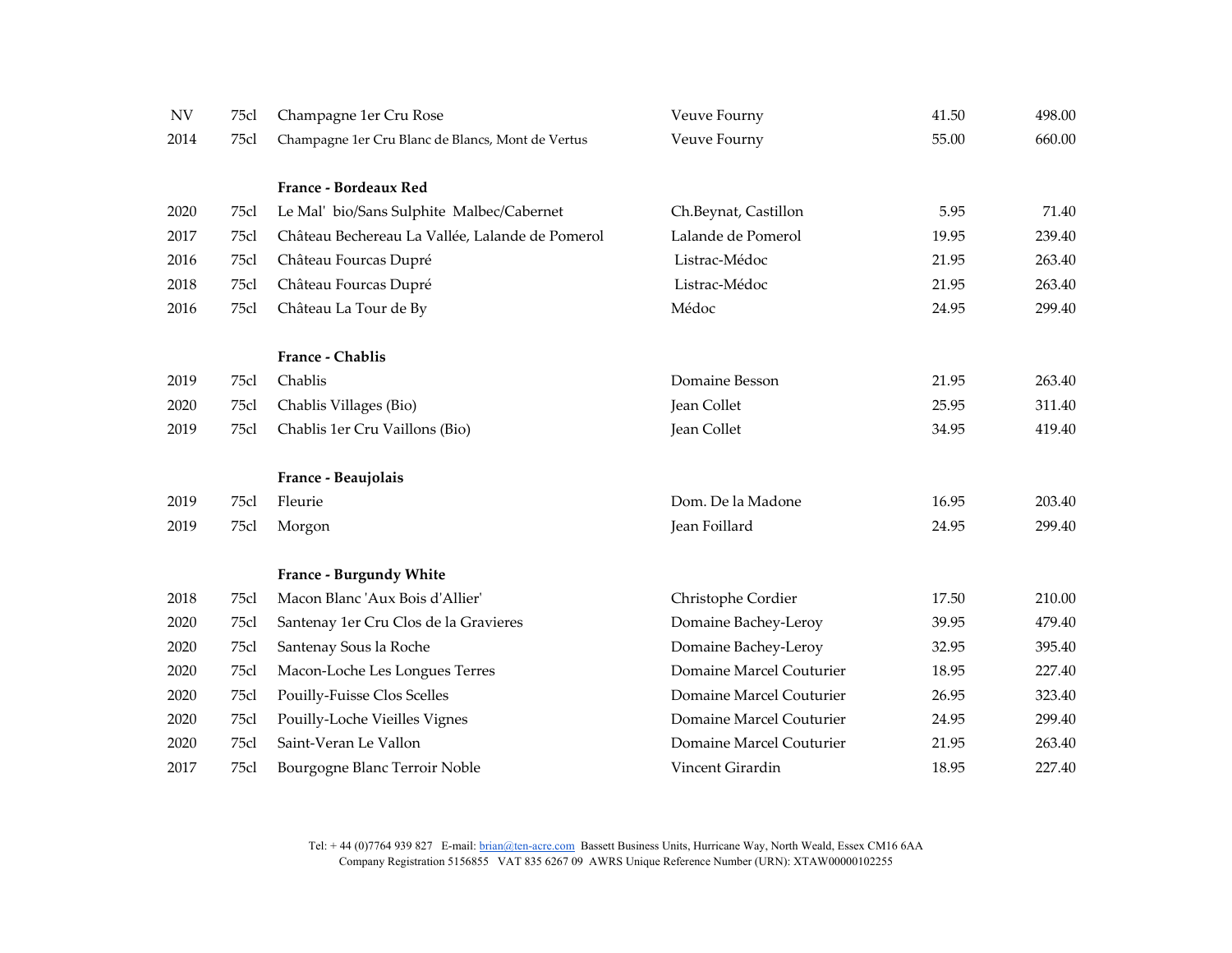## **France ‐ Burgundy Red**

| 2019 | 75cl | Maranges Rouge Vieilles Vignes         | Bachey-Legros                   | 23.95 | 287.40 |
|------|------|----------------------------------------|---------------------------------|-------|--------|
| 2020 | 75cl | Maranges Rouge Vieilles Vignes         | Bachey-Legros                   | 25.50 | 306.00 |
| 2018 | 75cl | Chassagne Montrachet Vieilles Vignes   | Dmn. Ferand & Laurent<br>Pillot | 32.95 | 395.40 |
| 2018 | 75cl | Mercurey Villages                      | Domaine de Suremain             | 28.95 | 347.40 |
| 2019 | 75cl | Bourgogne Rouge 'Chant de Muses'       | Domaine Gachot-Monot            | 24.95 | 299.40 |
| 2020 | 75cl | Bourgogne Pinot Noir                   | Justin Girardin                 | 21.95 | 263.40 |
|      |      | France - Loire Rosé                    |                                 |       |        |
| 2018 | 75cl | Sancerre Rosé                          | C & F Berthier                  | 19.95 | 239.40 |
| 2019 | 75cl | Sancerre Rosé (OOS)                    | André Dezat                     | 19.95 | 239.40 |
|      |      | <b>France - Loire White</b>            |                                 |       |        |
| 2020 | 75cl | Sancerre Blanc                         | André Dezat                     | 19.95 | 239.40 |
| 2020 | 75cl | Pouilly-Fumé                           | Domaine Thibault                | 18.95 | 227.40 |
| 2018 | 75cl | Coteau du Giennois Terre de Silex      | C & F Berthier                  | 19.95 | 239.40 |
| 2018 | 75cl | Quincy                                 | Chevilly                        | 14.95 | 179.40 |
|      |      | France - Northern Rhône White          |                                 |       |        |
| 2018 | 75cl | Condrieu                               | Martin Clerc                    | 39.95 | 479.40 |
|      |      | France - Northern Rhône Red            |                                 |       |        |
| 2005 | 75cl | Côte Rôtie                             | <b>B</b> & D Duclaux            | 39.58 | 475.00 |
| 2007 | 75cl | Côte Rôtie La Germine                  | <b>B</b> & D Duclaux            | 45.00 | 540.00 |
| 2009 | 75cl | Côte Rôtie Maison Rouge                | <b>B</b> & D Duclaux            | 45.00 | 540.00 |
|      |      | France - Southern Rhône White          |                                 |       |        |
| 2018 | 75cl | Côtes du Rhône Blanc Reserve (organic) | Dom. Grand Veneur               | 12.95 | 155.40 |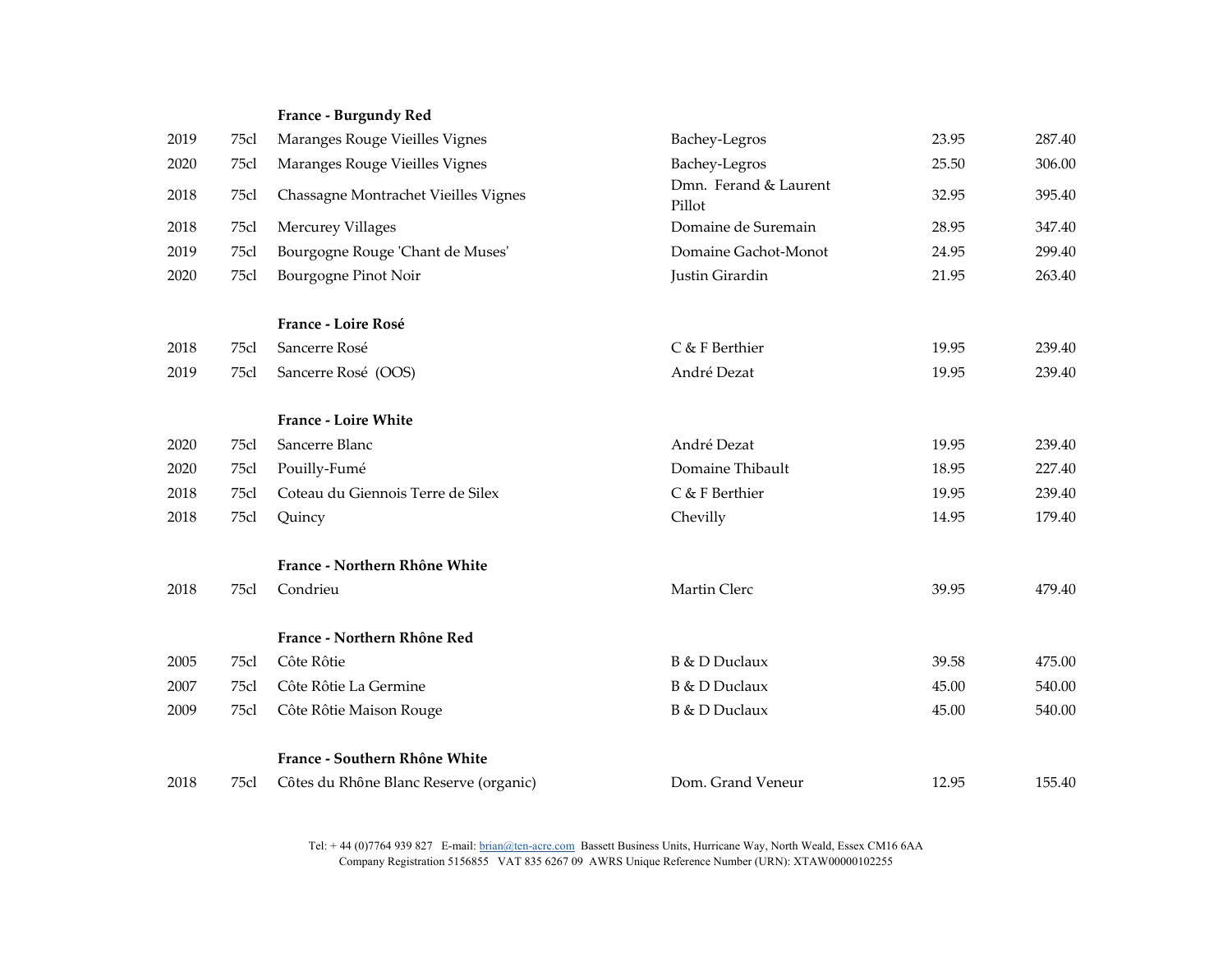| 2017      | 75cl | Châteauneuf-du-Pape                                        | Château Fargueirol        | 24.95 | 299.40 |
|-----------|------|------------------------------------------------------------|---------------------------|-------|--------|
| 2018      | 75cl | Gigondas 'les Fouilles'                                    | Dom. Burle                | 21.95 | 263.40 |
| 2018      | 75cl | Gigondas Pallieroudas                                      | Dom. Burle                | 19.95 | 239.40 |
| 2018      | 75cl | La Ponce CDRV Rasteau Rouge                                | Dom. des Escaravailles    | 19.95 | 239.40 |
| 2018      | 75cl | Côtes du Rhône la Gerbaude (organic)                       | Dom Alary                 | 14.95 | 179.40 |
| 2018      | 75cl | Côtes du Rhône Reserve (organic)                           | Dom Grand Veneur          | 12.95 | 155.40 |
| 2018      | 75cl | Cotes du Rhone 'Plan de Dieu'                              | Domaine Calendal          | 25.50 | 306.00 |
|           |      | France - Languedoc White                                   |                           |       |        |
| 2019      | 75cl | Naick Blanc 19 (extremely limited)                         | Domaine de l'Oustal Blanc | 22.95 | 275.40 |
|           |      | France - Languedoc red                                     |                           |       |        |
| 2017      | 75cl | Cuvee K                                                    | Domaine de l'Oustal Blanc | 14.95 | 179.40 |
| 2015      | 75cl | Giocoso                                                    | Domaine de l'Oustal Blanc | 19.95 | 239.40 |
| 2017      | 75cl | Giocoso                                                    | Domaine de l'Oustal Blanc | 19.95 | 239.40 |
|           |      | <b>Germany White</b>                                       |                           |       |        |
| 2018      | 75cl | Socaclos (Mosel, dry)                                      | <b>FIO</b>                | 24.95 | 299.40 |
|           |      | Germany - Red                                              |                           |       |        |
| 2015      | 75cl | Mayschoss Pinot Noir                                       | Josten and Klein          | 31.95 | 383.40 |
| 2016      | 75cl | Schweigen Pinot Noir (limited quantity)                    | Friedrich Becker          | 36.95 | 443.40 |
|           |      | <b>Italy - Prosecco</b>                                    |                           |       |        |
| <b>NV</b> | 75cl | Prosecco di Valdobbiadene DOCG. Col dell'Orso Extra<br>Dry | Agricola Frozza           | 18.95 | 227.40 |
| 2017      | 75cl | Prosecco Tranquillo (*NEW Still wine)                      | Agricola Frozza           | 17.50 | 210.00 |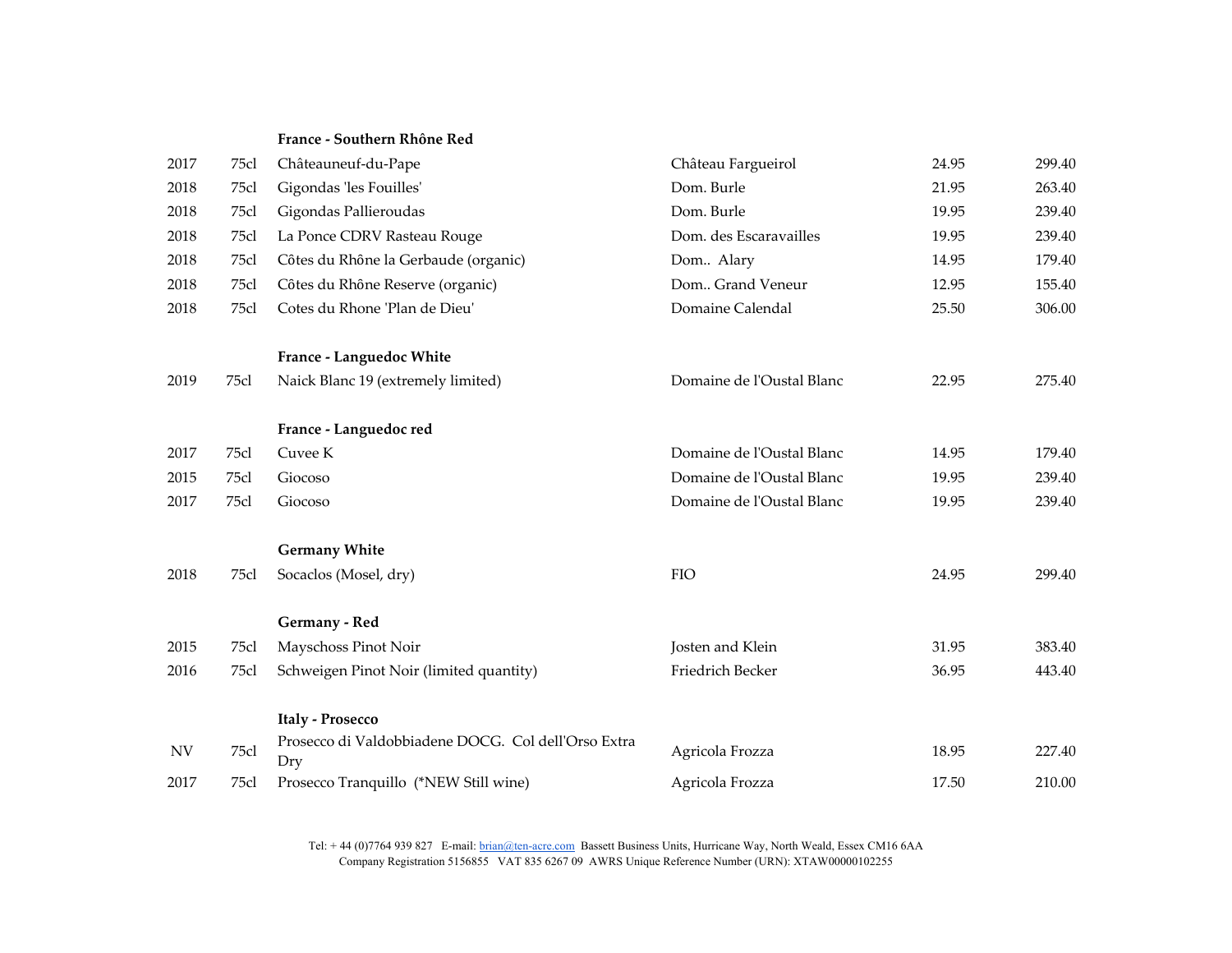|      |      | Italy - White                                            |                           |       |        |
|------|------|----------------------------------------------------------|---------------------------|-------|--------|
| 2019 | 75cl | Meriggio Bianco                                          | Az. Agr. Fontodi          | 23.95 | 287.40 |
| 2019 | 75cl | Nova Domus                                               | Cantina Terlano           | 55.00 | 660.00 |
| 2019 | 75cl | Pinot Bianco Classico, Alto-Adige                        | Cantina Terlano           | 17.95 | 215.40 |
| 2019 | 75cl | Sauvignon Blanc Winkl, Alto-Adige (out of stock, due in) | Cantina Terlano           | 22.95 | 275.40 |
| 2019 | 75cl | Terlano Classico, Alto-Adige (out of stock, due in)      | Cantina Terlano           | 20.95 | 251.40 |
| 2019 | 75cl | Gavi di Gavi, Piemonte                                   | Francesco Rinaldi         | 18.95 | 227.40 |
| 2019 | 75cl | Soave Classico                                           | Pieropan                  | 16.95 | 203.40 |
|      |      | <b>Italy Rosato</b>                                      |                           |       |        |
| 2020 | 75cl | Rosato di Toscano                                        | Rocca di Montegrossi      | 18.95 | 227.40 |
|      |      | Italy - Olive Oil                                        |                           |       |        |
| 2020 | 50CL | Olio Extravirgine di Oliva                               | Rocca di Montegrossi      | 18.95 | 227.40 |
|      |      | Italy - Piemonte Red                                     |                           |       |        |
| 2016 | 75cl | Barbaresco                                               | Produttori del Barbaresco | 38.95 | 467.40 |
| 2019 | 75cl | Langhe Nebbiolo                                          | Produttori del Barbaresco | 24.95 | 299.40 |
| 2016 | 75cl | Carema Classico Riserva                                  | Produttori del Carema     | 31.00 | 372.00 |
|      |      | Italy - Other regions Red                                |                           |       |        |
| 2019 | 75c1 | Rosso di Montalcino                                      | Argiano                   | 19.95 | 239.40 |
| 2018 | 75cl | Chianti Classico                                         | Rocca di Montegrossi      | 21.95 | 263.40 |
| 2019 | 75cl | Chianti Classico                                         | Rocca di Montegrossi      | 21.95 | 263.40 |
| 2015 | 75cl | Schioppettino                                            | Ronchi di Cialla          | 38.95 | 467.40 |
| 2016 | 75cl | Brunello La Casa                                         | Tenuta Caparzo            | 65.00 | 780.00 |
| 2019 | 75cl | Rosso di Montalcino (oos)                                | Tenuta Caparzo            | 16.95 | 203.40 |
| 2019 | 75cl | Sangiovese IGT (Temp. Out of Stock)                      | Tenuta Caparzo            | 11.95 | 143.40 |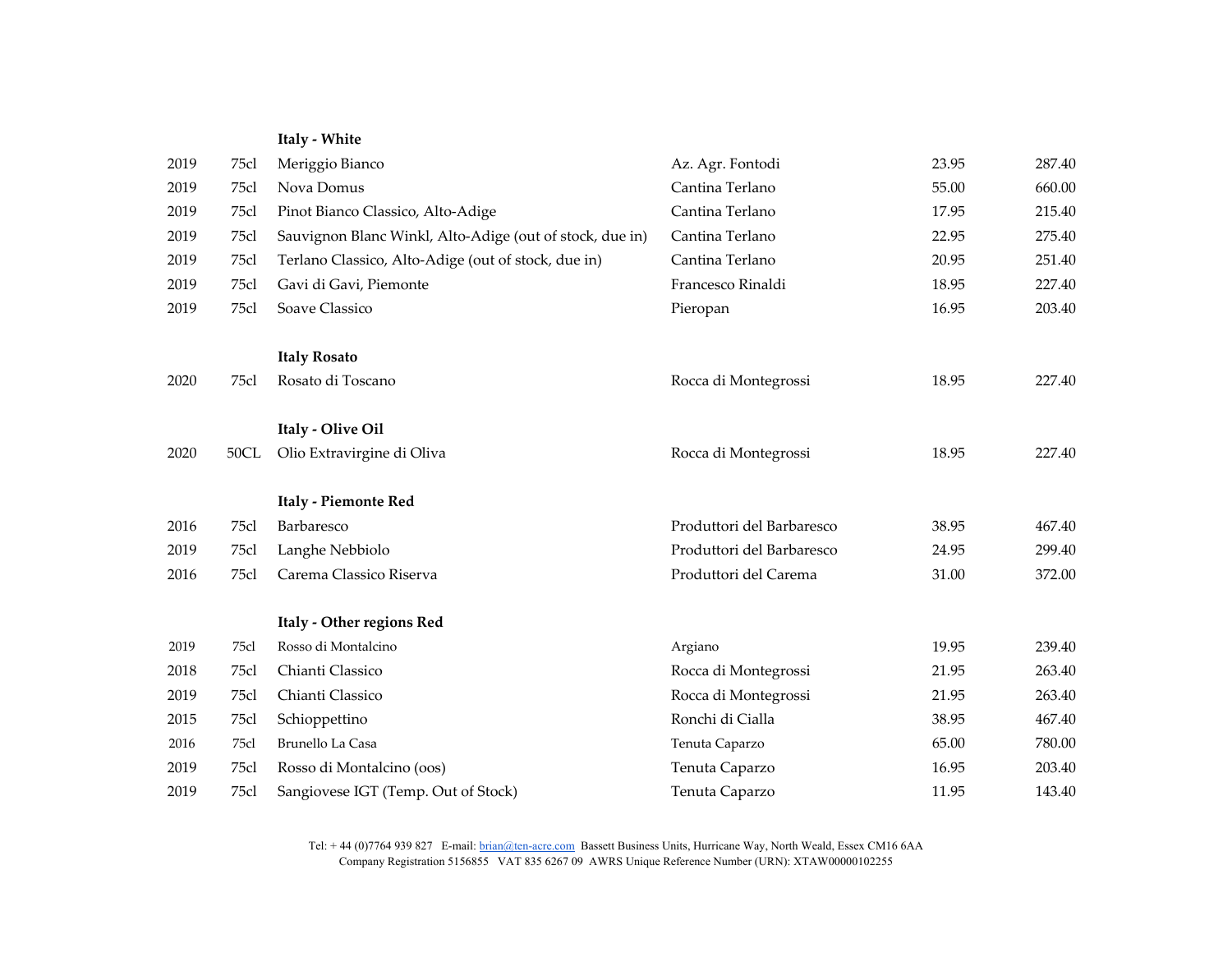|                          |      | New Zealand Red                      |                        |       |        |
|--------------------------|------|--------------------------------------|------------------------|-------|--------|
| 2017                     | 75cl | Hunting Hill Pinot Noir, Auckland    | Kumeu River            | 24.95 | 299.40 |
| 2016                     | 75cl | Marlborough Pinot Noir               | Isabel Estate          | 24.95 | 299.40 |
|                          |      | <b>New Zealand White</b>             |                        |       |        |
| 2020                     | 75cl | Marlborough Sauvignon Blanc          | Isabel Estate          | 17.95 | 215.40 |
| 2019                     | 75cl | Marlborough Sauvignon Blanc          | <b>Stanley Estate</b>  | 16.95 | 203.40 |
| 2019                     | 75cl | Village Chardonnay                   | Kumeu River            | 13.95 | 167.40 |
| 2018                     | 75cl | Estate Chardonnay                    | Kumeu River            | 22.95 | 275.40 |
|                          |      | <b>Portugal White</b>                |                        |       |        |
| 2019                     | 75cl | Feitoria Branco, Douro               | Lavradores de Feitoria | 11.95 | 143.40 |
| 2019                     | 75cl | Beyra Branco                         | Rui Madeira            | 12.95 | 155.40 |
|                          |      | Portugal - Red                       |                        |       |        |
| 2018                     | 75cl | Bastardo, Douro                      | Conceito Vinhos        | 28.50 | 342.00 |
| 2018                     |      | Redoma Tinto                         | Niepoort               | 38.95 | 467.40 |
|                          | 75cl |                                      |                        |       |        |
| 2017                     | 75cl | Bioma Tinto                          | Niepoort               | 24.95 | 299.40 |
| 2018                     | 75cl | Beyra Reserva Tinto                  | Rui Madeira            | 16.95 | 203.40 |
|                          |      | Portugal - Fortified                 |                        |       |        |
| <b>NV</b>                | 50c1 | The Atlantic Rainwater 50cl, Madeira | Barbeito               | 18.95 | 227.40 |
| $\ensuremath{\text{NV}}$ | 75cl | <b>DUM Ruby Port</b>                 | Niepoort               | 16.95 | 203.40 |
|                          |      | South Africa - White                 |                        |       |        |
| 2018                     | 75cl | Five Soldiers Chardonnay             | Rustenberg             | 32.95 | 395.40 |
| 2019                     | 75cl | Stellenbosch Chardonnay (oos)        | Rustenberg             | 14.95 | 179.40 |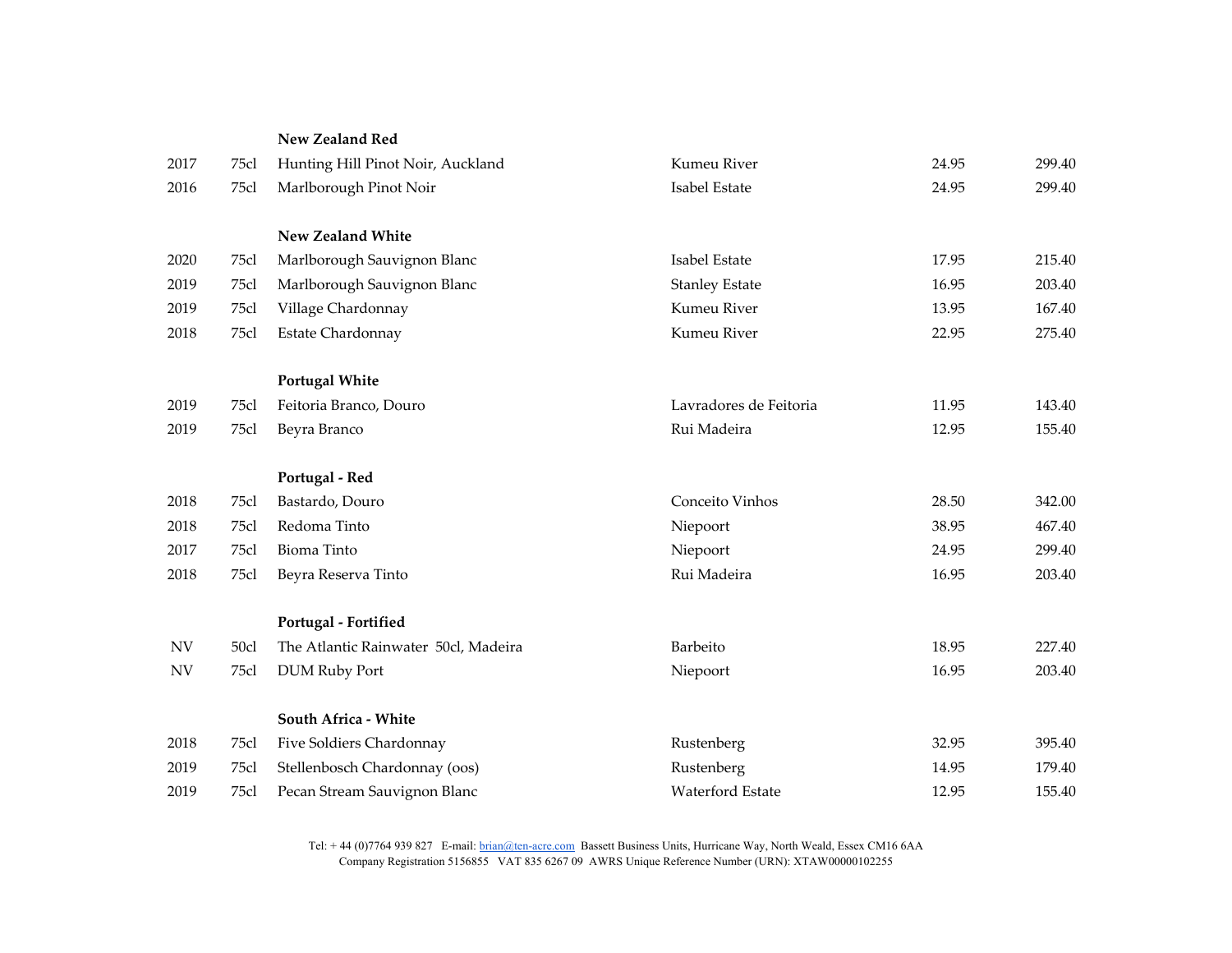|              |                                      | South Africa - Red                       |                    |        |        |
|--------------|--------------------------------------|------------------------------------------|--------------------|--------|--------|
| 2018         | 75cl                                 | John X Merriman                          | Rustenberg         | 14.95  | 179.40 |
| 75cl<br>2017 | Peter Barlow Cabernet (Out of stock) | Rustenberg                               | 29.95              | 359.40 |        |
|              |                                      | Spain - White                            |                    |        |        |
| 2019         | 75cl                                 | Gundian Albarino, Galicia OOS            | Adega Valdes       | 14.95  | 179.40 |
| 2019<br>75cl |                                      | Nino Mamanda Barrel Fermented Chardonnay | Esteban Martin     | 13.95  | 167.40 |
|              |                                      | Spain - Red                              |                    |        |        |
| 2014         | 75cl                                 | Prado Enea                               | Bodegas Muga       | 49.95  | 599.40 |
| 2018         | 75cl                                 | Tinto Reserva, Rioja                     | Bodegas Muga       | 19.95  | 239.40 |
| 2018         | 75cl                                 | Dos Dedos de Frente                      | El Escoces Volante | 27.50  | 330.00 |
| 2014         | 75cl                                 | Nino Mamanda Old Vine Garnacha           | Esteban Martin     | 13.95  | 167.40 |
| 2018         | 75cl                                 | Ulula Garnacha/Syrah oaked, Aragon       | Esteban Martin     | 9.95   | 119.40 |
| 2017         | 75cl                                 | Tinto Crianza                            | Lopez de Haro      | 10.95  | 131.40 |
| 2020         | 75cl                                 | Tinto Roble, Ribera del Duero            | Prado Rey          | 12.95  | 155.40 |

## **Terms & Conditions**

*Delivery and/or transfer charges will be charged at cost for all orders. Bond Transfer charges are £10.00 + Vat or at cost, whichever is the greater per consignment. All prices are GBP for 12x75cl bottles or equivalent and offered duty paid exclusive of Vat, or Under Bond UK as indicated. All Duties and taxes will be charged at the current rate and must be paid before wine bought under bond can be delivered outside of the bonded warehouse system. All warehouse handling charges will be passed on at cost. Risk and responsibility for the stock passes to the buyer upon collection by or delivery to the buyer, their agent or their warehouse. All wines offered subject to remaining available and we reserve the right to cancel any order without notice or liability. We do not offer a*